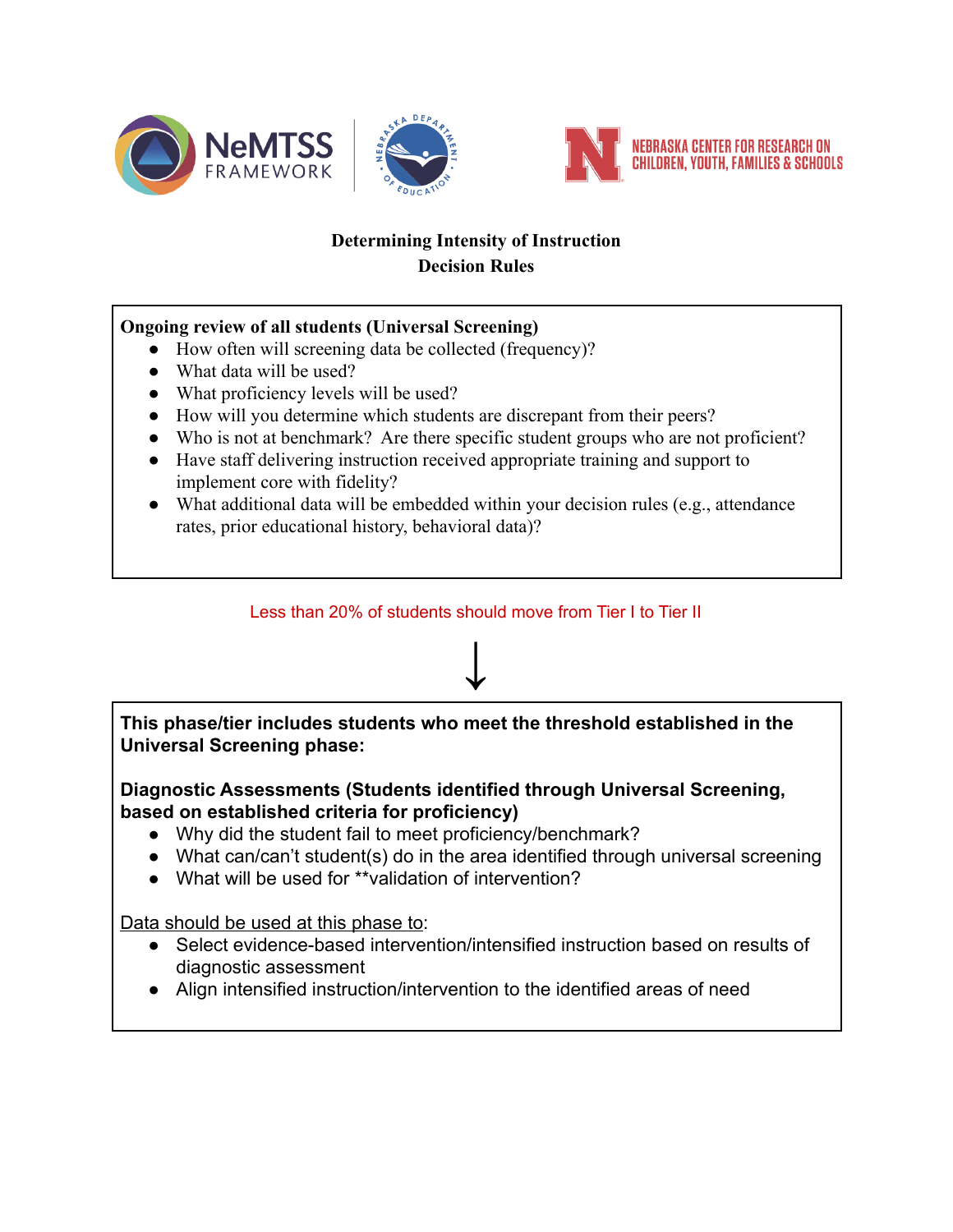### **Progress Monitoring**

- Using data-based decision making, determine a goal for student(s)
- Based on the needs of the individual student, determine frequency and intensity of dosage

**↓**

- How will you determine when a student has made sufficient progress? Establish a threshold prior to implementing the intervention.
- How will you measure fidelity of implementation?
- How will you determine when the intervention/intensified instruction needs to be adjusted or intensified? Establish a threshold prior to implementing the intervention.
- How will you determine when a student needs to be referred for a special education evaluation? *MTSS/Problem Solving Process should never delay a referral to special education if a disability is suspected.*
- What is the criteria for discontinuing the intervention/intensified instruction?

\*\*Validation of Intervention/Intensified Instruction ([Validated Intervention Program\)](https://intensiveintervention.org/intensive-intervention/validated-intervention-program)

When evaluating the validated intervention program that will represent the platform, teachers should consider a series of dimensions that are part of a *Taxonomy of Intervention Intensity* to help guide the initial intervention selection:

- **Strength**: the evidence of effectiveness for students with intensive needs;
- **Dosage**: the number of opportunities the student has to respond and receive feedback from the teacher;
- **Alignment**: how well the intervention matches the targeted academic skills or behaviors of concern, as well as incorporates grade-appropriate standards or behaviors we would expect for a particular context;
- **Attention to transfer**: whether the intervention is explicitly designed to help students make connections between the skills taught in the intervention and skills learned in other contexts and environments;
- **Comprehensiveness**: how well the intervention incorporates a comprehensive array of explicit instruction principles; and
- **Behavioral or academic support**: whether an academic intervention incorporates behavioral strategies that may support students with self-regulation, motivation, or externalizing behaviors that may impact their ability to learn, or whether a behavioral intervention considers academic components as part of the intervention.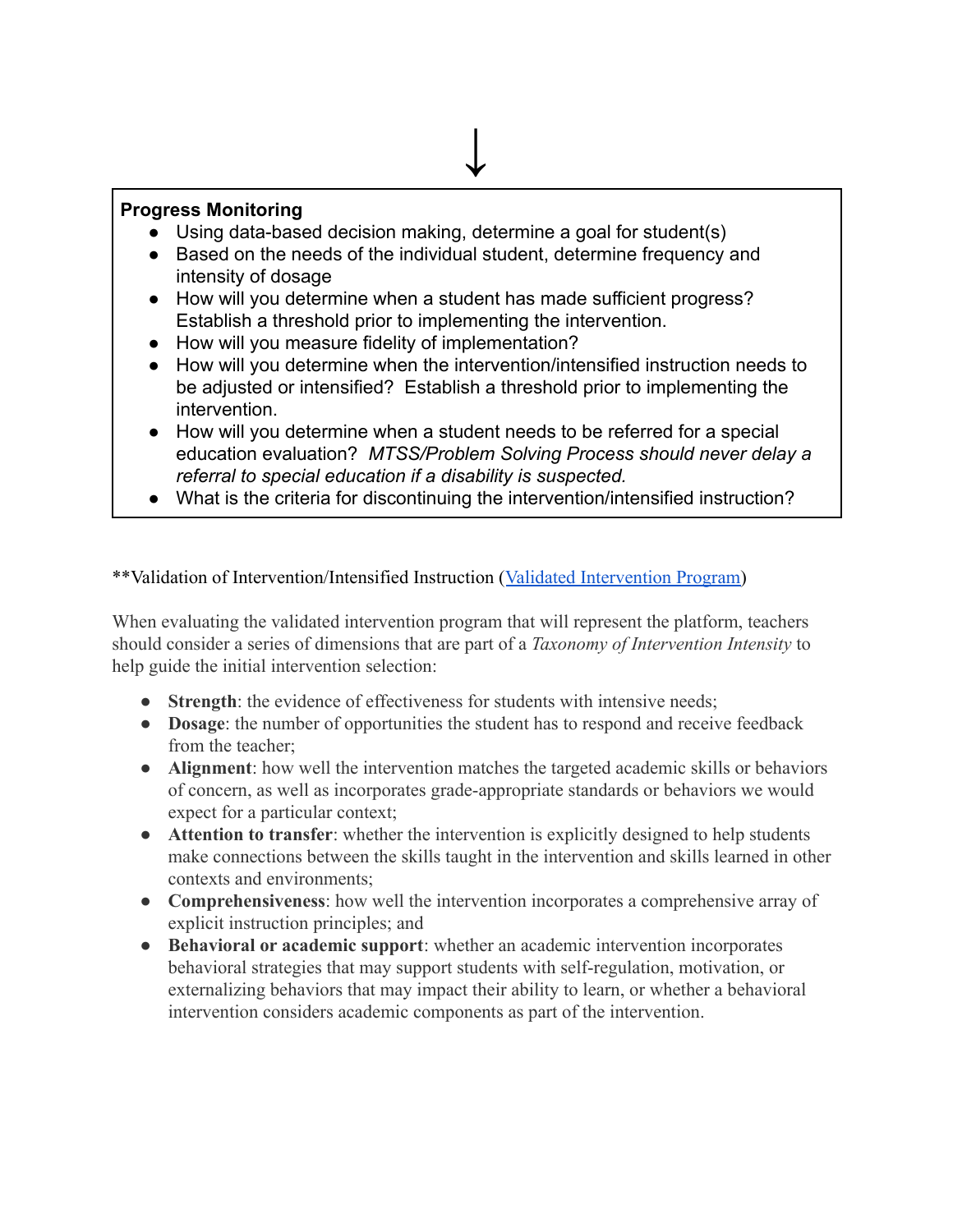#### **Decision Rule Considerations Template**

**Core/Tier I** (All Students)

Universal Screening Tool(s): MAP Growth, DIBELS 8 (K-5)

Universal Screening will occur at the following times during the academic year: 3x per year on both instruments (K-8)

2x per year/Fall and Winter (9-11 plus seniors who are taking a specific course that is taking MAP Growth)

Less than 80% of students demonstrate proficiency:

- Review fidelity of implementation of curriculum (what will be used for this step)
- Review fidelity of implementation of instructional strategies/instructional framework (problem solving team analysis)

More than 80% of students demonstrate proficiency:

- Proceed to individual student problem solving
- Determining the need for individual student problem solving
	- Proficiency expectation:
		- 62%ile or above (MAP Growth K-8)
		- 55%ile or above (MAP Growth 9-11)
	- Behavioral data: Office Referrals
	- Attendance Rate: 10% or greater absences (e.g., 10 days per semester)
	- Grades/Credits Earned: 2 or more Ds or Fs
	- What % of students in the same student group are meeting proficiency expectations?

## **Intensified Tier I/Core**

40-62%ile Intensified instruction within core:

Below 40% move to Tier II

#### **Intensified Instruction/Tier II** (Some Students *CORE INSTRUCTION CONTINUES*)

Diagnostic Tools:

Evidence-Based Intervention (aligned with area of need identified through diagnostic

assessment):

Frequency, Duration, Intensity of Intervention:

What is the criteria for sufficient progress?

What is the criteria for adjusting intensity?

What is the criteria for slow or inadequate progress?